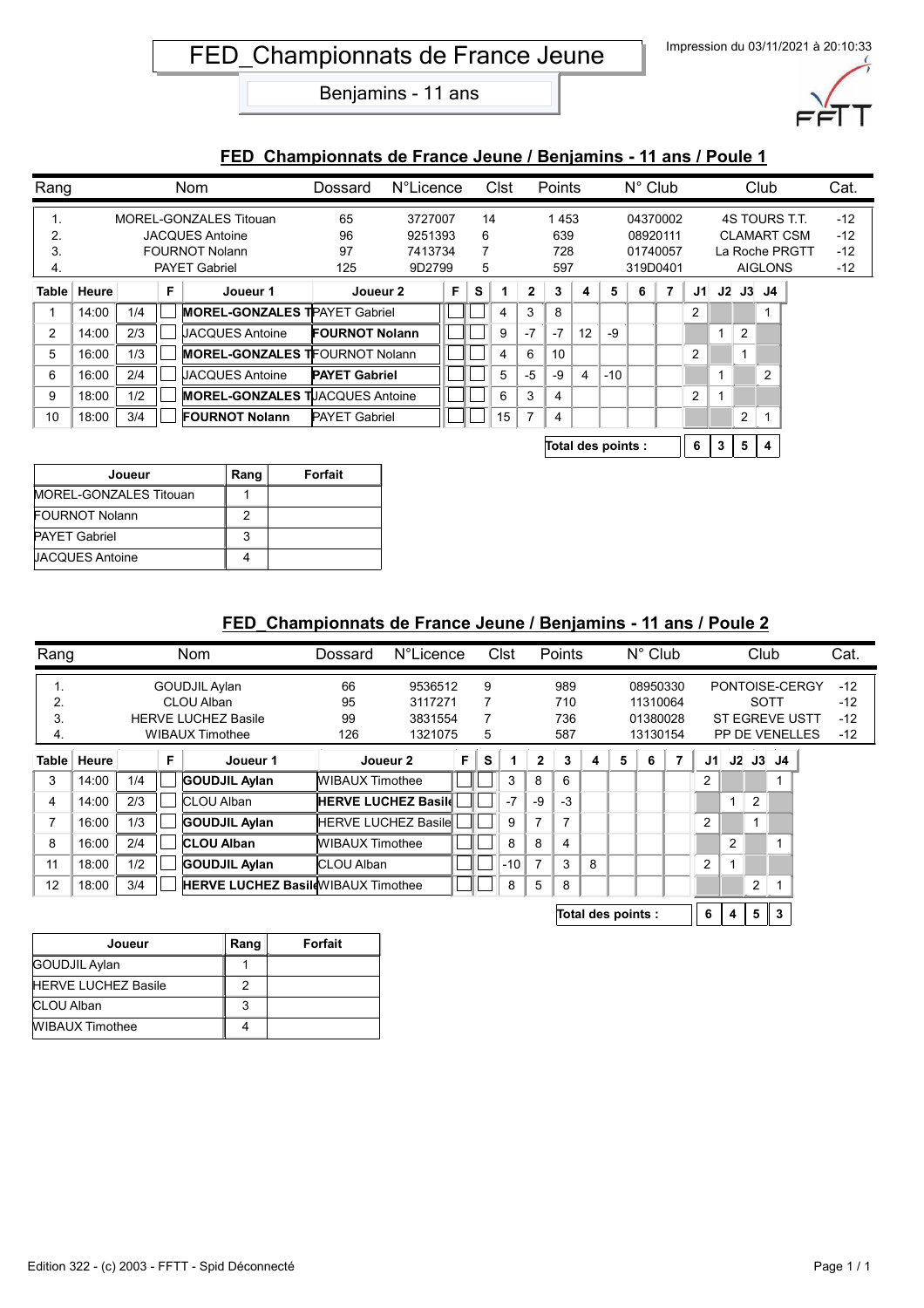

### **FED\_Championnats de France Jeune / Benjamins - 11 ans / Poule 3**

| Rang         |       |     |   | Nom                                       | Dossard                   | <b>N°Licence</b> |   |   | Clst  |                | Points |   |   | $N^{\circ}$ Club |          |                |                |   | Club           |                    | Cat.  |
|--------------|-------|-----|---|-------------------------------------------|---------------------------|------------------|---|---|-------|----------------|--------|---|---|------------------|----------|----------------|----------------|---|----------------|--------------------|-------|
| . .          |       |     |   | NARAYANA Nathan                           | 67                        | 3119752          |   | 7 |       |                | 789    |   |   |                  | 11310064 |                |                |   | <b>SOTT</b>    |                    | $-12$ |
| 2.           |       |     |   | <b>HOLTZ-DURAND Eliott</b>                | 93                        | 9251405          |   | 7 |       |                | 789    |   |   |                  | 08920111 |                |                |   |                | <b>CLAMART CSM</b> | $-12$ |
| 3.           |       |     |   | POULIZAC Annaec                           | 98                        | 3536915          |   | 6 |       |                | 666    |   |   |                  | 03350227 |                |                |   |                | LA RICHARDAIS P    | $-12$ |
| 4.           |       |     |   | <b>ESCUDIER Tim</b>                       | 127                       | 8316657          |   | 5 |       |                | 500    |   |   |                  | 13830029 |                |                |   |                | A M S L FREJUS     | $-11$ |
| <b>Table</b> | Heure |     | F | Joueur 1                                  | Joueur 2                  |                  | F | s |       | $\mathbf{2}$   | 3      | 4 | 5 | 6                | 7        | J1             |                |   | $J2$ $J3$ $J4$ |                    |       |
| 5            | 14:00 | 1/4 |   | <b>NARAYANA Nathan</b>                    | <b>ESCUDIER Tim</b>       |                  |   |   | -9    | 8              | 12     | 6 |   |                  |          | 2              |                |   |                |                    |       |
| 6            | 14:00 | 2/3 |   | <b>HOLTZ-DURAND Eliot POULIZAC Annaec</b> |                           |                  |   |   |       | $-10$          | $-3$   | 9 | 7 |                  |          |                | $\overline{2}$ |   |                |                    |       |
| 9            | 16:00 | 1/3 |   | <b>NARAYANA Nathan</b>                    | <b>POULIZAC Annaec</b>    |                  |   |   |       | 9              | 5      |   |   |                  |          | $\overline{2}$ |                |   |                |                    |       |
| 10           | 16:00 | 2/4 |   | <b>HOLTZ-DURAND EliotESCUDIER Tim</b>     |                           |                  |   |   | 6     | $\overline{ }$ | 3      |   |   |                  |          |                | 2              |   |                |                    |       |
| 13           | 18:00 | 1/2 |   | NARAYANA Nathan                           | <b>HOLTZ-DURAND Eliot</b> |                  |   |   | $-12$ | $-4$           | -8     |   |   |                  |          |                | 2              |   |                |                    |       |
| 14           | 18:00 | 3/4 |   | <b>POULIZAC Annaec</b>                    | <b>ESCUDIER Tim</b>       |                  |   |   | 9     | 0              | 4      |   |   |                  |          |                |                | 2 |                |                    |       |
|              |       |     |   |                                           |                           |                  |   |   |       |                |        |   |   |                  |          |                |                |   |                |                    |       |

**Total des points : 5 6 4 3**

| Joueur                     | Rang | Forfait |
|----------------------------|------|---------|
| <b>HOLTZ-DURAND Eliott</b> |      |         |
| NARAYANA Nathan            |      |         |
| POULIZAC Annaec            | વ    |         |
| <b>ESCUDIER Tim</b>        |      |         |

| Rang           |       |     |   | <b>Nom</b>                   | Dossard                    | N°Licence                  |    |    | Clst |                | Points         |   |                    | $N^{\circ}$ Club |                |                |    | Club        |                     |                        | Cat.  |
|----------------|-------|-----|---|------------------------------|----------------------------|----------------------------|----|----|------|----------------|----------------|---|--------------------|------------------|----------------|----------------|----|-------------|---------------------|------------------------|-------|
| $\mathbf{1}$ . |       |     |   | <b>ZOUITENE Bilel</b>        | 68                         | 9143339                    |    | 12 |      |                | 1 248          |   |                    | 08910861         |                |                |    | <b>IGNY</b> |                     |                        | $-12$ |
| 2.             |       |     |   | <b>POULAIN Pierre</b>        | 94                         | 2939389                    |    | 7  |      |                | 720            |   |                    | 03290229         |                |                |    |             | <b>RP FOUESNANT</b> |                        | $-12$ |
| 3.             |       |     |   | <b>GRIMAUX Hipolyte</b>      | 100                        | 5020098                    |    | 7  |      |                | 754            |   |                    | 09500073         |                |                |    |             |                     | <b>TORIGNAISE ESTT</b> | $-12$ |
| 4.             |       |     |   | <b>RAKOTONIRAINY Tiahary</b> | 128                        | 3119204                    |    | 5  |      |                | 550            |   |                    | 11310006         |                |                |    |             |                     | <b>ASPTT TOULOUSE</b>  | $-11$ |
| Table          | Heure |     | F | Joueur 1                     | Joueur 2                   |                            | F. | s  |      | 2              | 3              | 4 | 5                  | 6                | $\overline{7}$ | J1             | J2 |             | $J3$ $J4$           |                        |       |
| 7              | 14:00 | 1/4 |   | <b>ZOUITENE Bilel</b>        |                            | <b>RAKOTONIRAINY Tiaha</b> |    |    | 7    | 6              | 5              |   |                    |                  |                | $\overline{2}$ |    |             |                     |                        |       |
| 8              | 14:00 | 2/3 |   | <b>POULAIN Pierre</b>        | <b>GRIMAUX Hipolyte</b>    |                            |    |    | 3    | $\overline{ }$ | 4              |   |                    |                  |                |                | 2  |             |                     |                        |       |
| 11             | 16:00 | 1/3 |   | <b>ZOUITENE Bilel</b>        | <b>GRIMAUX Hipolyte</b>    |                            |    |    | 8    | 5              | $\overline{7}$ |   |                    |                  |                | $\overline{2}$ |    |             |                     |                        |       |
| 12             | 16:00 | 2/4 |   | <b>POULAIN Pierre</b>        |                            | <b>RAKOTONIRAINY Tiaha</b> |    |    | 4    | 8              | $\overline{7}$ |   |                    |                  |                |                | 2  |             |                     |                        |       |
| 15             | 18:00 | 1/2 |   | <b>ZOUITENE Bilel</b>        | <b>POULAIN Pierre</b>      |                            |    |    | 6    | 4              | 7              |   |                    |                  |                | $\overline{2}$ |    |             |                     |                        |       |
| 16             | 18:00 | 3/4 |   | <b>GRIMAUX Hipolyte</b>      | <b>RAKOTONIRAINY Tiaha</b> |                            |    |    | 8    | 10             | 11             |   |                    |                  |                |                |    | 2           |                     |                        |       |
|                |       |     |   |                              |                            |                            |    |    |      |                |                |   | Total des points : |                  |                | 6              | 5  | 4           | 3                   |                        |       |

| Joueur                       | Rang | Forfait |
|------------------------------|------|---------|
| <b>ZOUITENE BileI</b>        |      |         |
| <b>POULAIN Pierre</b>        |      |         |
| <b>GRIMAUX Hipolyte</b>      |      |         |
| <b>RAKOTONIRAINY Tiahary</b> |      |         |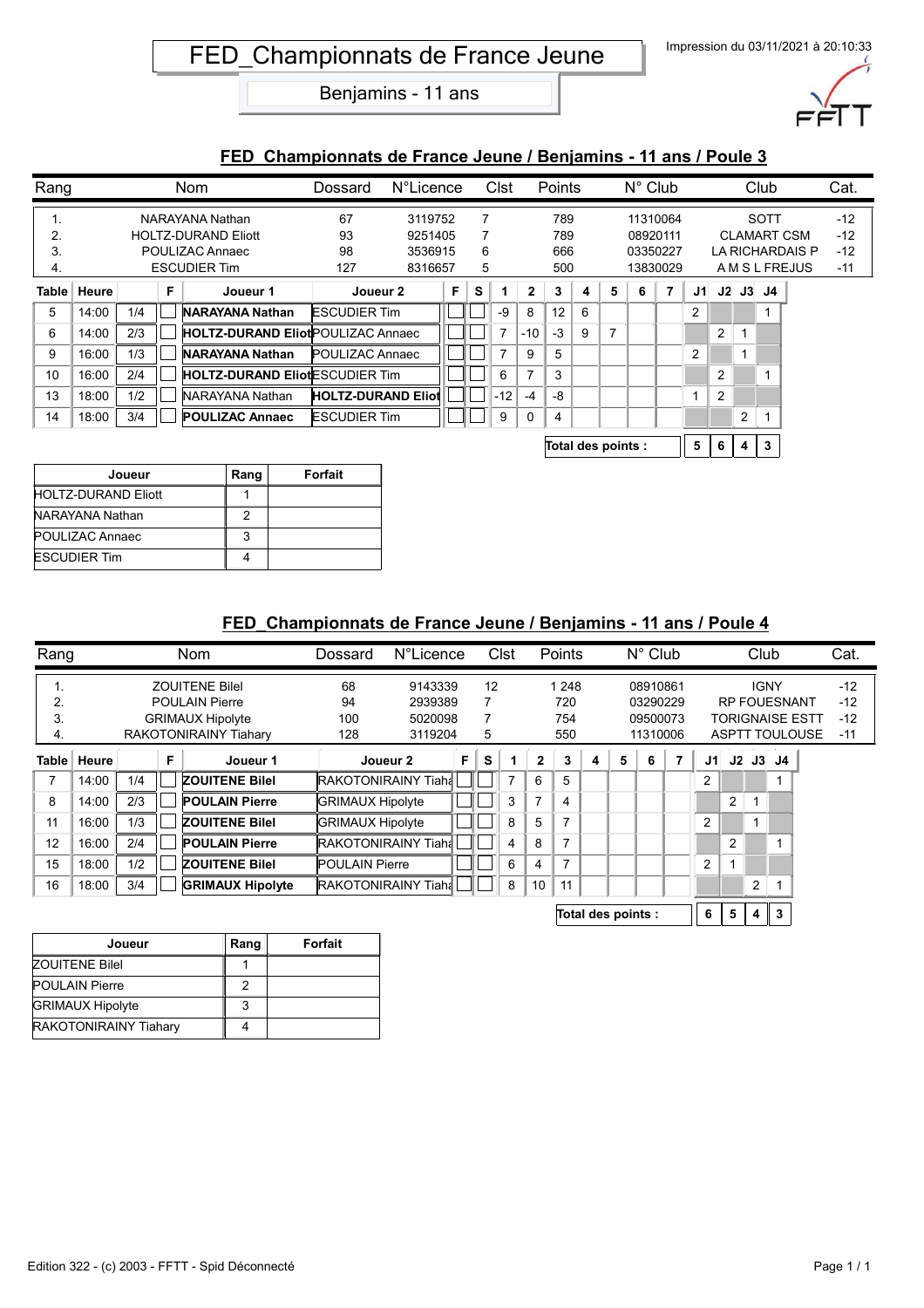

### **FED\_Championnats de France Jeune / Benjamins - 11 ans / Poule 5**

| Rang         |       |     |   | <b>Nom</b>              | Dossard              | N°Licence |    |   | Clst |                | Points |   |    | $N^{\circ}$ Club |                |    |                |                | Club                    |                        | Cat.  |
|--------------|-------|-----|---|-------------------------|----------------------|-----------|----|---|------|----------------|--------|---|----|------------------|----------------|----|----------------|----------------|-------------------------|------------------------|-------|
| .,           |       |     |   | <b>JOHNSTON Nolan</b>   | 69                   | 9453222   |    | 6 |      |                | 681    |   |    |                  | 08940073       |    |                |                |                         | US Fontenay TT         | $-11$ |
| 2.           |       |     |   | ANDRE Leo               | 89                   | 7879345   |    |   |      |                | 723    |   |    |                  | 08950330       |    |                |                |                         | PONTOISE-CERGY         | $-11$ |
| 3.           |       |     |   | <b>GUIVARCH Iwen</b>    | 103                  | 2939978   |    | 6 |      |                | 659    |   |    |                  | 03290081       |    |                |                |                         | <b>PPC KERHUON</b>     | $-12$ |
| 4.           |       |     |   | ZWICK-MOSSOTTI Vittorio | 122                  | 6726065   |    | 6 |      |                | 622    |   |    |                  | 06670014       |    |                |                |                         | <b>ILLKIRCH GRAFF.</b> | $-12$ |
| <b>Table</b> | Heure |     | F | Joueur 1                | Joueur 2             |           | F. | S |      | $\mathbf{2}$   | 3      | 4 | 5  | 6                | $\overline{7}$ | J1 |                |                | $J2$ $J3$ $J4$          |                        |       |
| 9            | 14:00 | 1/4 |   | <b>JOHNSTON Nolan</b>   | ZWICK-MOSSOTTI Vill  |           |    |   | 4    | $\overline{7}$ | 5      |   |    |                  |                | 2  |                |                |                         |                        |       |
| 10           | 14:00 | 2/3 |   | <b>ANDRE Leo</b>        | <b>GUIVARCH Iwen</b> |           |    |   | -4   | $-7$           | $-15$  |   |    |                  |                |    |                | $\overline{2}$ |                         |                        |       |
| 13           | 16:00 | 1/3 |   | <b>JOHNSTON Nolan</b>   | <b>GUIVARCH Iwen</b> |           |    |   | 4    | 9              |        |   |    |                  |                | 2  |                |                |                         |                        |       |
| 14           | 16:00 | 2/4 |   | <b>ANDRE Leo</b>        | ZWICK-MOSSOTTI Vil   |           |    |   | 7    | $\overline{ }$ | 11     |   |    |                  |                |    | $\overline{2}$ |                | $\overline{\mathbf{A}}$ |                        |       |
|              | 18:00 | 1/2 |   | <b>JOHNSTON Nolan</b>   | <b>ANDRE Leo</b>     |           |    |   |      | 6              | -8     | 9 |    |                  |                | 2  | 1              |                |                         |                        |       |
| 2            | 18:00 | 3/4 |   | <b>GUIVARCH Iwen</b>    | ZWICK-MOSSOTTI Vit   |           |    |   | 4    | -8             | $-7$   | 4 | 11 |                  |                |    |                | 2              |                         |                        |       |
|              |       |     |   |                         |                      |           |    |   |      |                |        |   |    |                  |                |    |                |                |                         |                        |       |

| Total des points : |  |  |  | 4 5 3 |  |  |
|--------------------|--|--|--|-------|--|--|
|--------------------|--|--|--|-------|--|--|

| Joueur                  | Rang | Forfait |
|-------------------------|------|---------|
| <b>UOHNSTON Nolan</b>   |      |         |
| <b>GUIVARCH Iwen</b>    | 2    |         |
| <b>ANDRE Leo</b>        | 3    |         |
| ZWICK-MOSSOTTI Vittorio |      |         |

| Rang  |       |     |    | Nom                                       | Dossard                   | N°Licence         |  |   | Clst           |              | Points |      |                    | $N^{\circ}$ Club |   |                |    | Club |                   |                        | Cat.  |
|-------|-------|-----|----|-------------------------------------------|---------------------------|-------------------|--|---|----------------|--------------|--------|------|--------------------|------------------|---|----------------|----|------|-------------------|------------------------|-------|
| -1.   |       |     |    | LOOCK Soren                               | 70                        | 9537023           |  | 9 |                |              | 940    |      |                    | 08950479         |   |                |    |      | <b>HERBLAY</b>    |                        | $-12$ |
| 2.    |       |     |    | RABEMANANTSOA Tsilavo                     | 91                        | 7730881           |  | 7 |                |              | 783    |      |                    | 08770237         |   |                |    |      | <b>CHELLES TT</b> |                        | $-12$ |
| 3.    |       |     |    | <b>JEAN Marin</b>                         | 104                       | 2112082           |  | 6 |                |              | 666    |      |                    | 02210007         |   |                |    |      |                   | <b>CL MARSANNAY TT</b> | $-11$ |
| 4.    |       |     |    | <b>FEDERZONI Mathieu</b>                  | 124                       | 3833311           |  | 6 |                |              | 606    |      |                    | 01380005         |   |                |    | TTBJ |                   |                        | $-12$ |
| Table | Heure |     | F. | Joueur 1                                  | Joueur 2                  |                   |  | s |                | $\mathbf{2}$ | 3      | 4    | 5                  | 6                | 7 | J1             |    |      | J2 J3 J4          |                        |       |
| 11    | 14:00 | 1/4 |    | <b>LOOCK Soren</b>                        |                           | FEDERZONI Mathieu |  |   | 3              | 5            | 5      |      |                    |                  |   | 2              |    |      |                   |                        |       |
| 12    | 14:00 | 2/3 |    | <b>RABEMANANTSOA TsilJEAN Marin</b>       |                           |                   |  |   | $-3$           | 4            | 6      | $-9$ | 8                  |                  |   |                | 2  |      |                   |                        |       |
| 15    | 16:00 | 1/3 |    | <b>LOOCK Soren</b>                        | <b>IJEAN Marin</b>        |                   |  |   | 4              | 4            | 4      |      |                    |                  |   | $\overline{2}$ |    | и    |                   |                        |       |
| 16    | 16:00 | 2/4 |    | <b>RABEMANANTSOA TsiFEDERZONI Mathieu</b> |                           |                   |  |   | $\overline{7}$ | 4            | 11     |      |                    |                  |   |                | 2  |      |                   |                        |       |
| 3     | 18:00 | 1/2 |    | <b>LOOCK Soren</b>                        | <b>RABEMANANTSOA Tsil</b> |                   |  |   | 4              | $-11$        | 5      | -8   | 5                  |                  |   | $\overline{2}$ |    |      |                   |                        |       |
| 4     | 18:00 | 3/4 |    | <b>JEAN Marin</b>                         | FEDERZONI Mathieu         |                   |  |   | 5              | 8            | $-11$  | 9    |                    |                  |   |                |    | 2    |                   |                        |       |
|       |       |     |    |                                           |                           |                   |  |   |                |              |        |      | Total des points : |                  |   | 6              | 5. | 4    | 3                 |                        |       |

| Joueur                   | Rang | <b>Forfait</b> |
|--------------------------|------|----------------|
| LOOCK Soren              |      |                |
| RABEMANANTSOA Tsilavo    |      |                |
| <b>JEAN Marin</b>        | 2    |                |
| <b>FEDERZONI Mathieu</b> |      |                |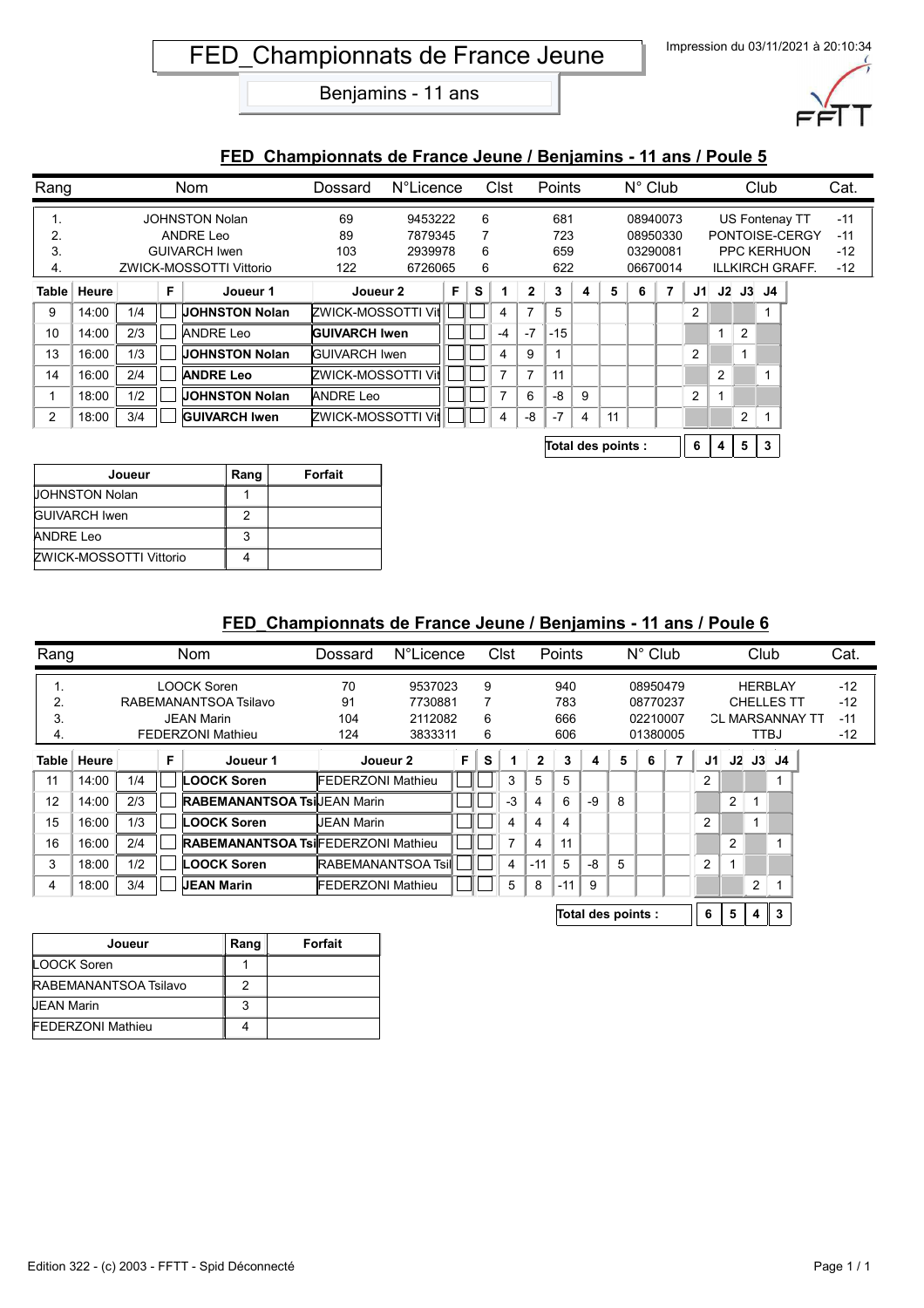

#### **FED\_Championnats de France Jeune / Benjamins - 11 ans / Poule 7**

| Rang |               |     |   | <b>Nom</b>              | Dossard                 | N°Licence |   | Clst |      |                | Points |      |   | $N^{\circ}$ Club |                |    | Club           |  |                |                       | Cat.  |
|------|---------------|-----|---|-------------------------|-------------------------|-----------|---|------|------|----------------|--------|------|---|------------------|----------------|----|----------------|--|----------------|-----------------------|-------|
| ι.   |               |     |   | <b>CARTAU Lois</b>      | 71                      | 8314979   |   | 9    |      |                | 907    |      |   |                  | 13830029       |    |                |  |                | A M S L FREJUS        | $-12$ |
| 2.   |               |     |   | SALHI Adam              | 92                      | 9452896   |   | 7    |      |                | 791    |      |   |                  | 08940073       |    |                |  |                | US Fontenay TT        | $-12$ |
| 3.   |               |     |   | <b>PERCHERON Arthur</b> | 102                     | 1426420   |   | 7    |      |                | 733    |      |   |                  | 09140235       |    |                |  |                | <b>USO MONDEVILLE</b> | $-12$ |
| 4.   |               |     |   | <b>CAMPAGNE Sasha</b>   | 123                     | 3345948   |   | 6    |      |                | 610    |      |   | 10330067         |                |    |                |  |                | <b>CAM BORDEAUX</b>   | $-11$ |
|      | Table   Heure |     | F | Joueur 1                | Joueur 2                |           | F | S    |      | $\mathbf{2}$   | 3      | 4    | 5 | 6                | $\overline{7}$ | J1 |                |  | $J2$ $J3$ $J4$ |                       |       |
| 13   | 14:00         | 1/4 |   | <b>CARTAU Lois</b>      | <b>CAMPAGNE Sasha</b>   |           |   |      | 8    | $\overline{c}$ | 8      |      |   |                  |                | 2  |                |  |                |                       |       |
| 14   | 14:00         | 2/3 |   | <b>SALHI Adam</b>       | <b>PERCHERON Arthur</b> |           |   |      | -6   | 4              | 8      | $-5$ | 9 |                  |                |    | 2              |  |                |                       |       |
|      | 16:00         | 1/3 |   | <b>CARTAU Lois</b>      | <b>PERCHERON Arthur</b> |           |   |      | 4    | 5              | 6      |      |   |                  |                | 2  |                |  |                |                       |       |
| 2    | 16:00         | 2/4 |   | SALHI Adam              | <b>CAMPAGNE Sasha</b>   |           |   |      | $-5$ | $-10$          | $-7$   |      |   |                  |                |    | $\overline{ }$ |  | 2              |                       |       |
| 5    | 18:00         | 1/2 |   | <b>CARTAU Lois</b>      | SALHI Adam              |           |   |      | -6   | 6              | 4      | $-9$ | 6 |                  |                | 2  | -1             |  |                |                       |       |
| 6    | 18:00         | 3/4 |   | <b>PERCHERON Arthur</b> | <b>CAMPAGNE Sasha</b>   |           |   |      | -8   | -9             | $-7$   |      |   |                  |                |    |                |  | 2              |                       |       |
|      |               |     |   |                         |                         |           |   |      |      |                |        |      |   |                  |                |    |                |  |                |                       |       |

**Total des points : 6 4 3 5**

| Joueur                  | Rang | Forfait |
|-------------------------|------|---------|
| <b>CARTAU Lois</b>      |      |         |
| CAMPAGNE Sasha          |      |         |
| SALHI Adam              | 3    |         |
| <b>PERCHERON Arthur</b> |      |         |

| Rang           |       |     | <b>Nom</b><br><b>N°Licence</b><br>Clst<br>Points<br>Dossard |                     | $N^{\circ}$ Club  |          |    |   | Club           |              |                |      | Cat.               |          |   |                    |                    |                    |                |       |       |
|----------------|-------|-----|-------------------------------------------------------------|---------------------|-------------------|----------|----|---|----------------|--------------|----------------|------|--------------------|----------|---|--------------------|--------------------|--------------------|----------------|-------|-------|
| ι.             |       |     |                                                             | <b>PILATE Milan</b> | 72<br>9144149     |          | 9  |   |                | 974          |                |      | 08910916           |          |   |                    |                    | <b>BRETIGNY CS</b> |                | $-12$ |       |
| 2.             |       |     |                                                             | PRIOU Paul          | 90                | 3118764  |    | 6 |                |              | 624            |      |                    | 11310064 |   |                    |                    | SOTT               |                |       | $-12$ |
| 3.             |       |     |                                                             | <b>COLIN Tom</b>    | 101<br>189875     |          | 7  |   | 701            |              |                |      | 04360454           |          |   | <b>BERRI.CHATX</b> |                    |                    |                | $-12$ |       |
| 4.             |       |     |                                                             | TMAM Anis           | 121<br>2112408    |          | 6  |   | 628            |              | 02210100       |      |                    |          |   |                    | <b>CSTT TALANT</b> |                    | $-12$          |       |       |
| Table ∣        | Heure |     | F                                                           | Joueur 1            |                   | Joueur 2 | F. | S |                | $\mathbf{2}$ | 3              | 4    | 5                  | 6        | 7 | J1                 |                    |                    | $J2$ $J3$ $J4$ |       |       |
| 15             | 14:00 | 1/4 |                                                             | <b>PILATE Milan</b> | TMAM Anis         |          |    |   | 3              | 5            | 7              |      |                    |          |   | 2                  |                    |                    |                |       |       |
| 16             | 14:00 | 2/3 |                                                             | <b>PRIOU Paul</b>   | <b>COLIN Tom</b>  |          |    |   | $\overline{7}$ | 4            | 9              |      |                    |          |   |                    | 2                  |                    |                |       |       |
| 3              | 16:00 | 1/3 |                                                             | <b>PILATE Milan</b> | <b>COLIN Tom</b>  |          |    |   | 4              | 8            | $\overline{2}$ |      |                    |          |   | $\overline{2}$     |                    | 4                  |                |       |       |
| 4              | 16:00 | 2/4 |                                                             | <b>PRIOU Paul</b>   | <b>TMAM Anis</b>  |          |    |   | 9              | -5           | -9             | $-7$ |                    |          |   |                    |                    |                    | 2              |       |       |
| $\overline{7}$ | 18:00 | 1/2 |                                                             | <b>PILATE Milan</b> | <b>PRIOU Paul</b> |          |    |   | 5              | 5            | 4              |      |                    |          |   | $\overline{2}$     |                    |                    |                |       |       |
| 8              | 18:00 | 3/4 |                                                             | <b>COLIN Tom</b>    | <b>TMAM Anis</b>  |          |    |   | 9              | -8           | 6              |      |                    |          |   |                    |                    | 2                  |                |       |       |
|                |       |     |                                                             |                     |                   |          |    |   |                |              |                |      | Total des points : |          |   | 6                  | 4                  | 4                  | 4              |       |       |

| Joueur              | Rang | <b>Forfait</b> |
|---------------------|------|----------------|
| <b>PILATE Milan</b> |      |                |
| <b>PRIOU Paul</b>   |      |                |
| <b>TMAM Anis</b>    | 3    |                |
| <b>COLIN Tom</b>    |      |                |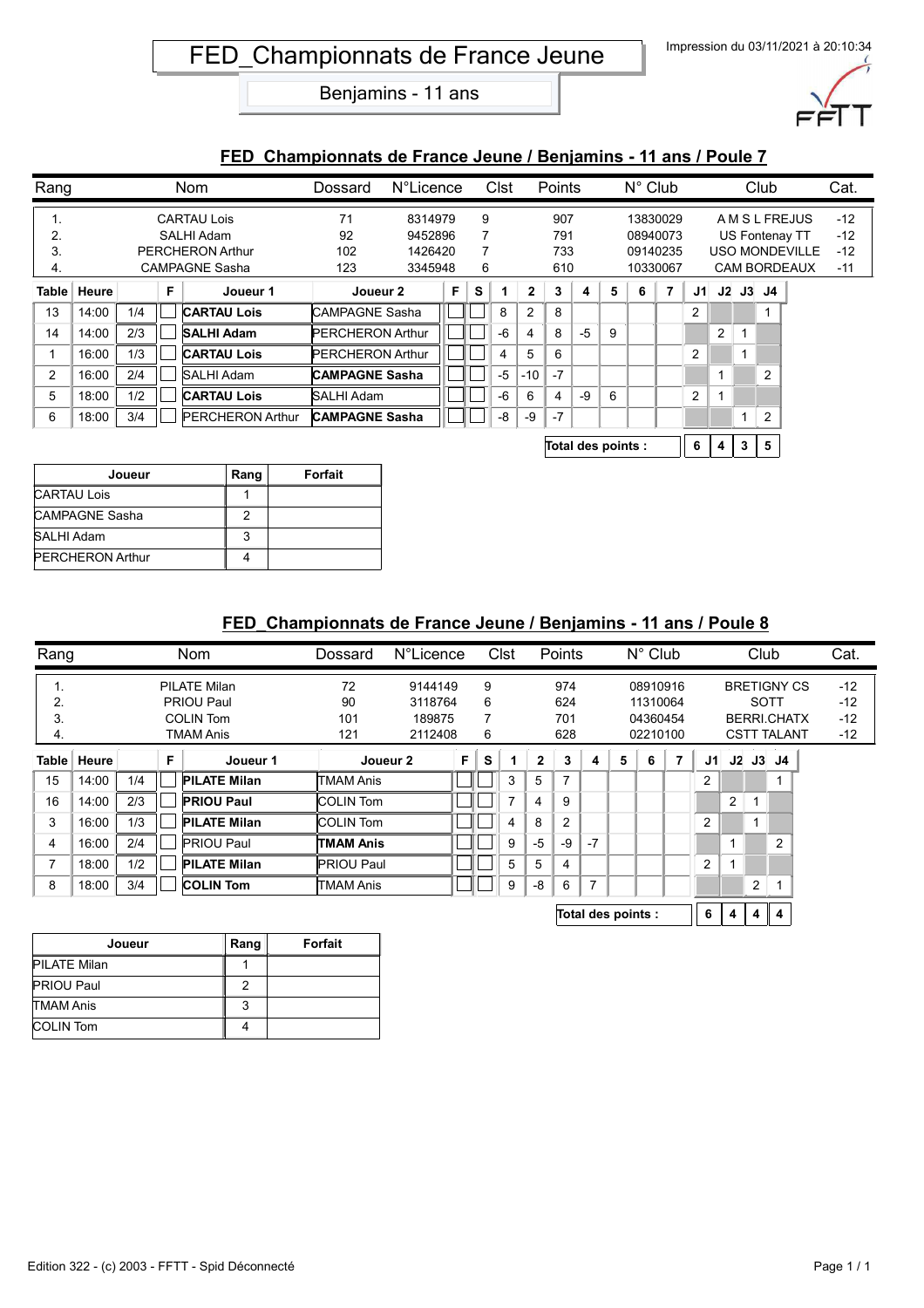

#### **FED\_Championnats de France Jeune / Benjamins - 11 ans / Poule 9**

| Rang           |       |     |    | Nom                         | Dossard                  | N°Licence |   |   | Clst | Points       |                |          |          | $N^{\circ}$ Club |          |        |                |                       | Club              |                     | Cat.  |
|----------------|-------|-----|----|-----------------------------|--------------------------|-----------|---|---|------|--------------|----------------|----------|----------|------------------|----------|--------|----------------|-----------------------|-------------------|---------------------|-------|
| ι.             |       |     |    | <b>MULLER Romeo</b>         | 73                       | 6725575   |   |   |      | 784          |                | 06670160 |          |                  |          |        |                | <b>TTHW</b>           |                   | $-11$               |       |
| 2.             |       |     |    | LACOMBLED Evan              | 86                       | 5982004   |   | 8 |      |              | 867            |          |          |                  | 07590182 |        |                |                       |                   | <b>PROVILLE ASL</b> | $-12$ |
| 3.             |       |     |    | <b>ANTOINE Timothe</b>      | 107                      | 0618373   |   | 6 |      |              | 630            |          |          |                  | 13060037 |        |                | <b>ASTT VALLAURIS</b> |                   |                     | $-12$ |
| 4.             |       |     |    | <b>BESSET ANDRIEU Kenji</b> | 118<br>3118649           |           |   | 6 |      | 645          |                |          | 11310047 |                  |          |        |                |                       | <b>TT BLAGNAC</b> |                     | $-12$ |
| <b>Table</b>   | Heure |     | F. | Joueur 1                    | Joueur 2                 |           | F | s |      | $\mathbf{2}$ | 3              | 4        | 5        | 6                | 7        | J1     |                |                       | $J2$ $J3$ $J4$    |                     |       |
|                | 14:30 | 1/4 |    | <b>MULLER Romeo</b>         | <b>BESSET ANDRIEU Ke</b> |           |   |   | 6    |              | 6              |          |          |                  |          | 2      |                |                       |                   |                     |       |
| $\overline{2}$ | 14:30 | 2/3 |    | <b>LACOMBLED Evan</b>       | <b>ANTOINE Timothe</b>   |           |   |   | 9    | 3            | 10             |          |          |                  |          |        | $\overline{2}$ |                       |                   |                     |       |
| 5              | 16:30 | 1/3 |    | <b>MULLER Romeo</b>         | <b>ANTOINE Timothe</b>   |           |   |   | 3    | 5            | 8              |          |          |                  |          | 2      |                | 1                     |                   |                     |       |
| 6              | 16:30 | 2/4 |    | <b>LACOMBLED Evan</b>       | <b>BESSET ANDRIEU Ke</b> |           |   |   | 9    | 2            | $\overline{7}$ |          |          |                  |          |        | 2              |                       |                   |                     |       |
| 9              | 18:30 | 1/2 |    | <b>MULLER Romeo</b>         | LACOMBLED Evan           |           |   |   | 9    | -8           | 8              | 5        |          |                  |          | 2      |                |                       |                   |                     |       |
| 10             | 18:30 | 3/4 |    | <b>ANTOINE Timothe</b>      | <b>BESSET ANDRIEU Ke</b> |           |   |   | -9   | -8           | -6             |          |          |                  |          |        |                | $\mathbf{1}$          | 2                 |                     |       |
|                |       |     |    |                             |                          |           |   |   |      |              |                | _        |          |                  |          | $\sim$ |                |                       |                   |                     |       |

| Total des points : |  |  | $5 \mid 3 \mid 4$ |  |  |
|--------------------|--|--|-------------------|--|--|
|--------------------|--|--|-------------------|--|--|

| Joueur                      | Rang | Forfait |
|-----------------------------|------|---------|
| <b>MULLER Romeo</b>         |      |         |
| <b>LACOMBLED Evan</b>       |      |         |
| <b>BESSET ANDRIEU Kenji</b> |      |         |
| <b>ANTOINE Timothe</b>      |      |         |

| Rang  |       |     |   | <b>Nom</b>                     | Dossard              | N°Licence                 |  |   | Clst |       | Points |                |                    | $N^{\circ}$ Club |   | Club           |                |   |                   | Cat.  |  |
|-------|-------|-----|---|--------------------------------|----------------------|---------------------------|--|---|------|-------|--------|----------------|--------------------|------------------|---|----------------|----------------|---|-------------------|-------|--|
| ι.    |       |     |   | <b>JAN Lenny</b>               | 74                   | 3536585                   |  | 9 |      |       | 900    |                |                    | 03350060         |   |                |                |   | THORIGNE TT       | $-12$ |  |
| 2.    |       |     |   | NOGRETTE Shaine                | 85                   | 9320538                   |  | 8 |      |       | 808    | 07600027       |                    |                  |   |                |                |   | CREPY en VAL US   | $-12$ |  |
| 3.    |       |     |   | OUKAMBA-GILLAIZEAU Noam        | 106                  | 1613747                   |  | 6 |      |       | 649    |                |                    | 10160029         |   |                |                |   | Angouleme TTGF    | $-11$ |  |
| 4.    |       |     |   | <b>REVAUX Simon</b>            | 117                  | 8018498                   |  |   |      |       | 646    |                |                    | 07800001         |   |                |                |   | <b>AMIENS STT</b> | $-11$ |  |
| Table | Heure |     | F | Joueur 1                       |                      | F.<br>Joueur 2            |  | s |      | 2     | 3      | 4              | 5                  | 6                | 7 | J1.            |                |   | $J2$ $J3$ $J4$    |       |  |
| 3     | 14:30 | 1/4 |   | <b>JAN Lenny</b>               | <b>IREVAUX Simon</b> |                           |  |   | 4    | 9     | 6      |                |                    |                  |   | 2              |                |   |                   |       |  |
| 4     | 14:30 | 2/3 |   | <b>NOGRETTE Shaine</b>         |                      | <b>OUKAMBA-GILLAIZEAI</b> |  |   | $-7$ | 6     | 4      | 9              |                    |                  |   |                | 2              |   |                   |       |  |
| 7     | 16:30 | 1/3 |   | <b>JAN Lenny</b>               |                      | OUKAMBA-GILLAIZEAI        |  |   | 6    | 11    | 10     |                |                    |                  |   | $\overline{2}$ |                |   |                   |       |  |
| 8     | 16:30 | 2/4 |   | <b>NOGRETTE Shaine</b>         |                      | <b>REVAUX Simon</b>       |  |   | 3    | 7     | 4      |                |                    |                  |   |                | 2              |   |                   |       |  |
| 11    | 18:30 | 1/2 |   | <b>JAN Lenny</b>               | NOGRETTE Shaine      |                           |  |   | -9   | $-12$ | 11     | $\overline{4}$ | $-7$               |                  |   |                | $\overline{2}$ |   |                   |       |  |
| 12    | 18:30 | 3/4 |   | OUKAMBA-GILLAIZEAUREVAUX Simon |                      |                           |  |   | $-7$ | -8    | 11     | 5              | $-6$               |                  |   |                |                |   | 2                 |       |  |
|       |       |     |   |                                |                      |                           |  |   |      |       |        |                | Total des points : |                  |   | 5              | 6              | 3 | 4                 |       |  |

| Joueur                  | Rang | Forfait |
|-------------------------|------|---------|
| NOGRETTE Shaine         |      |         |
| <b>JAN Lenny</b>        |      |         |
| <b>REVAUX Simon</b>     |      |         |
| OUKAMBA-GILLAIZEAU Noam |      |         |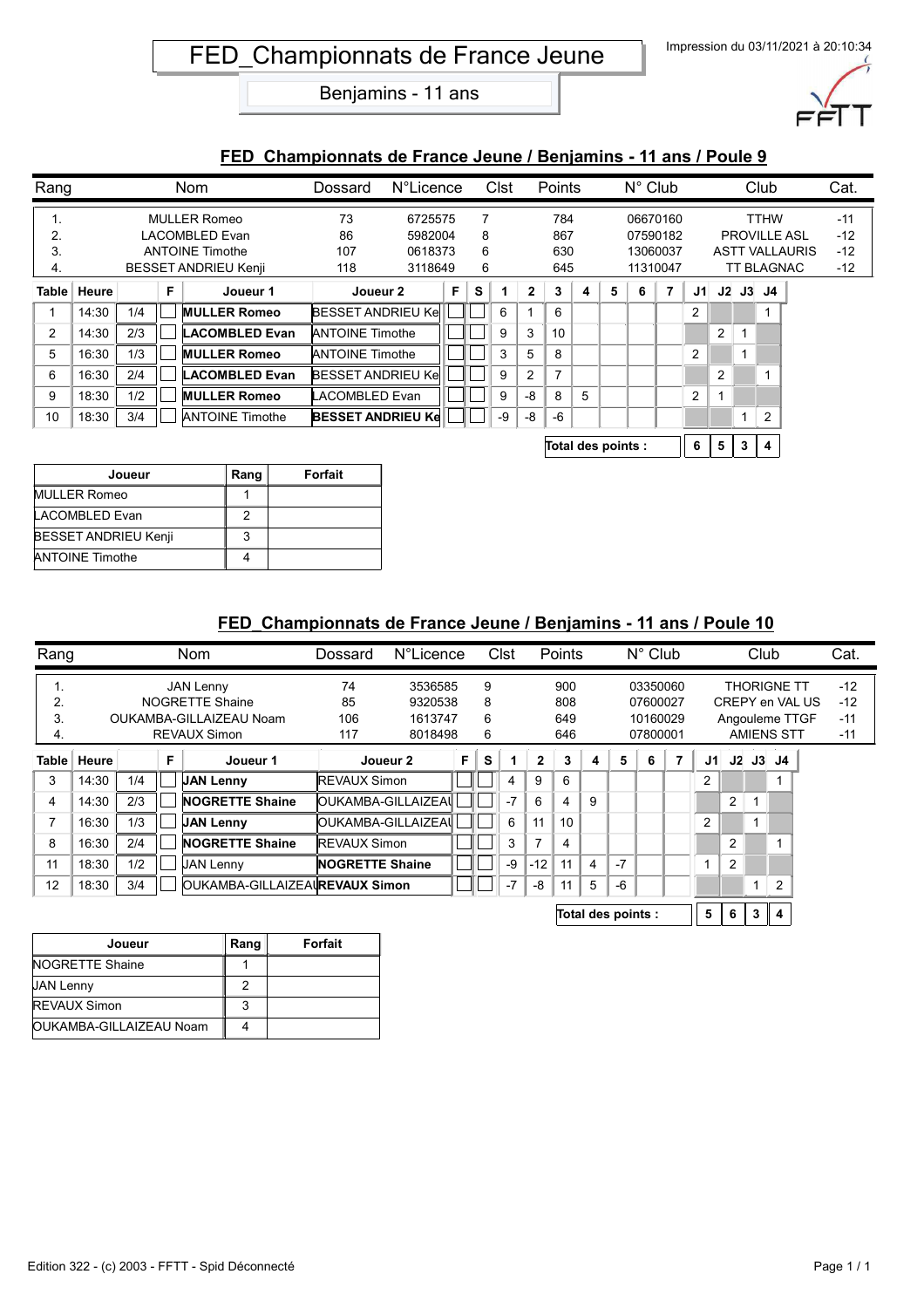

#### **FED\_Championnats de France Jeune / Benjamins - 11 ans / Poule 11**

| Rang  |       |     |   | <b>Nom</b>               | Dossard                  | <b>N°Licence</b>         |  |   | Clst |                | Points         |   |   | $N^{\circ}$ Club |                |    |                |                | Club             |                       | Cat.  |
|-------|-------|-----|---|--------------------------|--------------------------|--------------------------|--|---|------|----------------|----------------|---|---|------------------|----------------|----|----------------|----------------|------------------|-----------------------|-------|
| ι.    |       |     |   | LIU Nathan               | 75                       | 7877567                  |  |   | 8    |                | 898            |   |   |                  | 08771184       |    |                |                | <b>LOGNES EP</b> |                       | $-12$ |
|       |       |     |   | <b>COHEN Raphael</b>     | 88                       | 9536531                  |  | 7 |      |                | 796            |   |   | 08950479         |                |    |                |                | <b>HERBLAY</b>   |                       | $-11$ |
| 3.    |       |     |   | <b>CLIN Simon</b>        | 108                      | 5432190                  |  | 6 |      |                | 671            |   |   |                  | 06540014       |    |                |                |                  | <b>IERSERANGE AST</b> | $-11$ |
| 4.    |       |     |   | <b>CHEVALIER Leopold</b> | 120                      | 7643174                  |  | 6 |      |                | 622            |   |   |                  | 09760331       |    |                |                |                  | US C BOIS GUILL       | $-12$ |
| Table | Heure |     | F | Joueur 1                 |                          | F<br>Joueur 2            |  | s |      | $\mathbf{2}$   | 3              | 4 | 5 | 6                | $\overline{7}$ | J1 |                |                | $J2$ $J3$ $J4$   |                       |       |
| 5     | 14:30 | 1/4 |   | LIU Nathan               |                          | <b>CHEVALIER Leopold</b> |  |   | 6    | 3              | 6              |   |   |                  |                | 2  |                |                |                  |                       |       |
| 6     | 14:30 | 2/3 |   | <b>COHEN Raphael</b>     | <b>CLIN Simon</b>        |                          |  |   | 6    | $\overline{2}$ | 6              |   |   |                  |                |    | $\overline{2}$ |                |                  |                       |       |
| 9     | 16:30 | 1/3 |   | <b>IU Nathan</b>         | <b>CLIN Simon</b>        |                          |  |   | 11   | 6              | $\overline{ }$ |   |   |                  |                | 2  |                |                |                  |                       |       |
| 10    | 16:30 | 2/4 |   | <b>COHEN Raphael</b>     |                          | <b>CHEVALIER Leopold</b> |  |   | 10   | 3              | $-6$           | 4 |   |                  |                |    | 2              |                |                  |                       |       |
| 13    | 18:30 | 1/2 |   | LIU Nathan               | <b>COHEN Raphael</b>     |                          |  |   | 4    | 9              | 8              |   |   |                  |                | 2  |                |                |                  |                       |       |
| 14    | 18:30 | 3/4 |   | <b>CLIN Simon</b>        | <b>CHEVALIER Leopold</b> |                          |  |   | 6    | 4              | 9              |   |   |                  |                |    |                | $\overline{2}$ |                  |                       |       |
|       |       |     |   |                          |                          |                          |  |   |      |                |                |   |   |                  |                |    |                |                |                  |                       |       |

| Total des points : |  |  |  | $5 \mid 4 \mid 3$ |  |  |
|--------------------|--|--|--|-------------------|--|--|
|--------------------|--|--|--|-------------------|--|--|

| Joueur                   | Rang | Forfait |
|--------------------------|------|---------|
| LIU Nathan               |      |         |
| <b>COHEN Raphael</b>     |      |         |
| <b>CLIN Simon</b>        | 3    |         |
| <b>CHEVALIER Leopold</b> |      |         |

| Rang    |       |     |   | <b>Nom</b>                  | Dossard              | N°Licence                |    |   | Clst           |              | <b>Points</b> |      |                    | $N^{\circ}$ Club |   |                |                | Club |                  | Cat.  |
|---------|-------|-----|---|-----------------------------|----------------------|--------------------------|----|---|----------------|--------------|---------------|------|--------------------|------------------|---|----------------|----------------|------|------------------|-------|
| . .     |       |     |   | <b>SANDONA Quentin</b>      | 76                   | 7922273                  |    | 9 |                |              | 902           |      |                    | 10790162         |   |                |                |      | La Mothe S H     | $-11$ |
| 2.      |       |     |   | <b>CANDELIER Hugo</b>       | 87                   | 5978482                  |    | 8 |                |              | 852           |      |                    | 07590126         |   |                |                |      | ROUBAIX AP       | $-12$ |
| 3.      |       |     |   | <b>SEMPREY Anton</b>        | 105                  | 707234                   |    | 6 |                |              | 669           |      |                    | 02700002         |   |                |                |      | <b>EM VESOUL</b> | $-12$ |
| 4.      |       |     |   | VISSIAN-BOUFFECHOUX Virgile | 119                  | 3726950                  |    | 6 |                |              | 632           |      |                    | 04370002         |   |                |                |      | 4S TOURS T.T.    | $-12$ |
| Table ∣ | Heure |     | F | Joueur 1                    |                      | Joueur 2                 | F. | S |                | $\mathbf{2}$ | 3             | 4    | 5                  | 6                | 7 | J1             |                |      | $J2$ $J3$ $J4$   |       |
| 7       | 14:30 | 1/4 |   | <b>SANDONA Quentin</b>      |                      | <b>NISSIAN-BOUFFECHO</b> |    |   | $\overline{ }$ | 6            | 4             |      |                    |                  |   | $\overline{2}$ |                |      |                  |       |
| 8       | 14:30 | 2/3 |   | <b>CANDELIER Hugo</b>       | <b>SEMPREY Anton</b> |                          |    |   | 6              | -9           | 5             | $-9$ | 10                 |                  |   |                | $\overline{2}$ |      |                  |       |
| 11      | 16:30 | 1/3 |   | <b>SANDONA Quentin</b>      | <b>SEMPREY Anton</b> |                          |    |   |                | $-7$         | 8             | 3    |                    |                  |   | 2              |                |      |                  |       |
| 12      | 16:30 | 2/4 |   | <b>CANDELIER Hugo</b>       |                      | MISSIAN-BOUFFECHO        |    |   | 6              | 6            | 9             |      |                    |                  |   |                | 2              |      |                  |       |
| 15      | 18:30 | 1/2 |   | <b>SANDONA Quentin</b>      | CANDELIER Hugo       |                          |    |   | 8              | 13           | $-16$         |      |                    |                  |   | $\overline{2}$ |                |      |                  |       |
| 16      | 18:30 | 3/4 |   | <b>SEMPREY Anton</b>        |                      | <b>NISSIAN-BOUFFECHO</b> |    |   | 6              | 4            | 9             |      |                    |                  |   |                |                | 2    |                  |       |
|         |       |     |   |                             |                      |                          |    |   |                |              |               |      | Total des points : |                  |   | 6              | 5              | 4    | 3                |       |

| Joueur                             | Rang | <b>Forfait</b> |
|------------------------------------|------|----------------|
| <b>SANDONA Quentin</b>             |      |                |
| <b>CANDELIER Hugo</b>              |      |                |
| <b>SEMPREY Anton</b>               | 3    |                |
| <b>NISSIAN-BOUFFECHOUX Virgile</b> |      |                |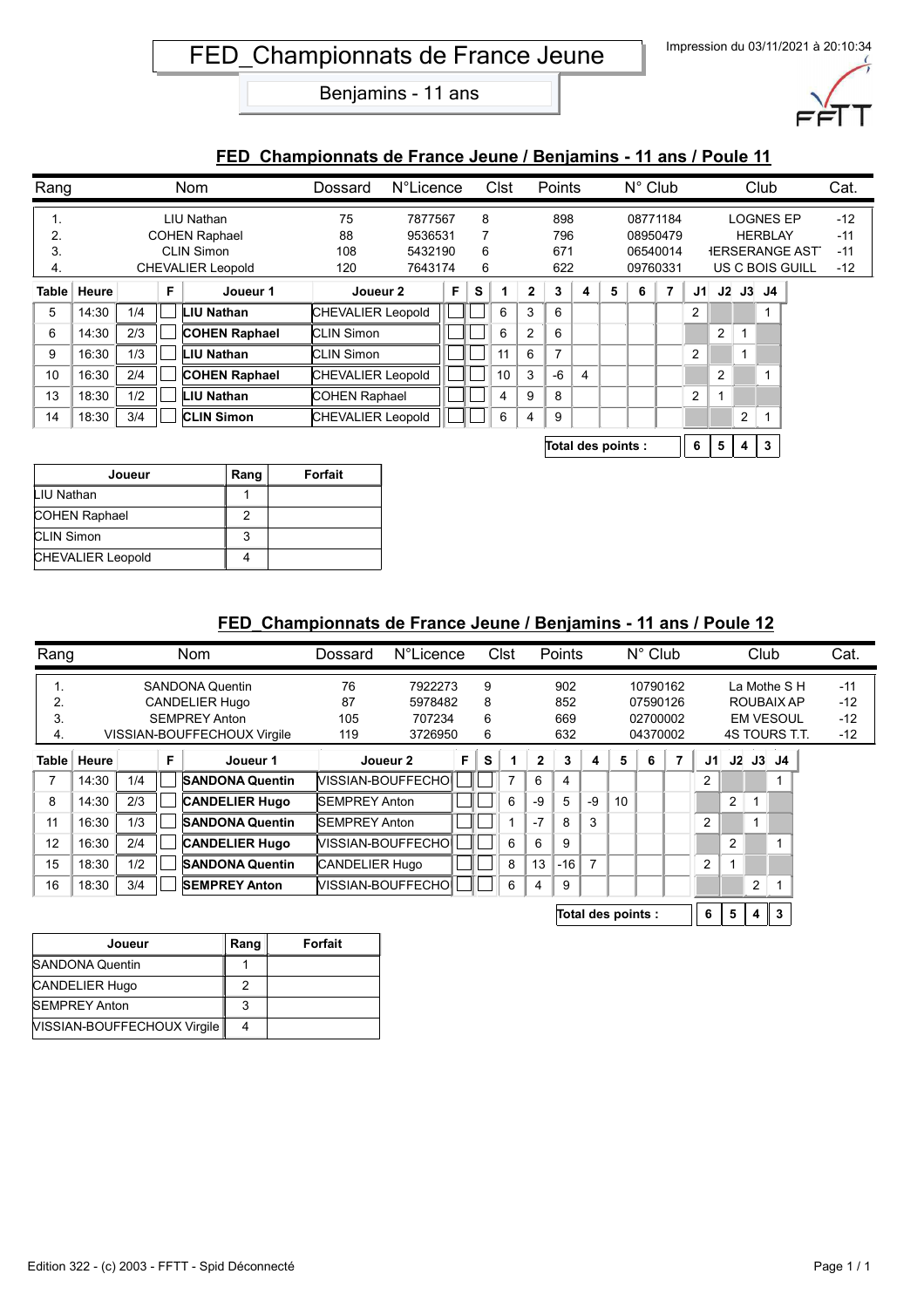

#### **FED\_Championnats de France Jeune / Benjamins - 11 ans / Poule 13**

| Rang           |       |     |   | <b>Nom</b>                                  | Dossard                  | N°Licence |   |   | Clst |                | Points |      |       | $N^{\circ}$ Club |          |     |   |                | Club                |                              | Cat.  |
|----------------|-------|-----|---|---------------------------------------------|--------------------------|-----------|---|---|------|----------------|--------|------|-------|------------------|----------|-----|---|----------------|---------------------|------------------------------|-------|
| ι.             |       |     |   | <b>SIMON Lucas</b>                          | 77                       | 6725085   |   | 7 |      |                | 716    |      |       |                  | 06670160 |     |   |                | <b>TTHW</b>         |                              | $-11$ |
| 2.             |       |     |   | MIKLASZEWSKI Nathan                         | 82                       | 2814428   |   | 8 |      |                | 876    |      |       |                  | 04280045 |     |   |                |                     | <b><i>NICALE EPERNON</i></b> | $-12$ |
| 3.             |       |     |   | <b>BELEMBERT Gauthier</b>                   | 109                      | 0619157   |   | 7 |      |                | 705    |      |       |                  | 13060064 |     |   |                | <b>LE CANNET TT</b> |                              | $-12$ |
| 4.             |       |     |   | <b>NOIRAULT Corentin</b>                    | 115                      | 7922824   |   | 6 |      |                | 664    |      |       |                  | 10790005 |     |   |                | Perigne             |                              | $-12$ |
| <b>Table</b>   | Heure |     | F | Joueur 1                                    | Joueur 2                 |           | F | s |      | $\mathbf{2}$   | 3      | 4    | 5     | 6                | 7        | J1. |   | $J2$ $J3$      | J4                  |                              |       |
| 9              | 14:30 | 1/4 |   | <b>SIMON Lucas</b>                          | <b>NOIRAULT Corentin</b> |           |   |   | 6    | 6              | 4      |      |       |                  |          | 2   |   |                |                     |                              |       |
| 10             | 14:30 | 2/3 |   | <b>MIKLASZEWSKI NathBELEMBERT Gauthier</b>  |                          |           |   |   | 3    | -9             | 5      | 3    |       |                  |          |     | 2 |                |                     |                              |       |
| 13             | 16:30 | 1/3 |   | <b>SIMON Lucas</b>                          | <b>BELEMBERT Gauthie</b> |           |   |   | -9   | $\overline{c}$ | $-10$  | $-7$ |       |                  |          |     |   | $\overline{2}$ |                     |                              |       |
| 14             | 16:30 | 2/4 |   | <b>MIKLASZEWSKI NathINOIRAULT Corentin</b>  |                          |           |   |   | 8    | 2              | 6      |      |       |                  |          |     | 2 |                |                     |                              |       |
|                | 18:30 | 1/2 |   | <b>SIMON Lucas</b>                          | <b>MIKLASZEWSKI Nath</b> |           |   |   | $-3$ | $-4$           | 10     | 9    | $-10$ |                  |          |     | 2 |                |                     |                              |       |
| $\overline{2}$ | 18:30 | 3/4 |   | <b>BELEMBERT Gauthier NOIRAULT Corentin</b> |                          |           |   |   | $-7$ | -6             | -9     |      |       |                  |          |     |   |                | $\overline{2}$      |                              |       |
|                |       |     |   |                                             |                          |           |   |   |      |                |        |      |       |                  |          |     |   |                |                     |                              |       |

Total des points :  $\begin{vmatrix} 4 & 6 & 4 & 4 \end{vmatrix}$ 

| Joueur                    | Rang | Forfait |
|---------------------------|------|---------|
| MIKLASZEWSKI Nathan       |      |         |
| <b>SIMON Lucas</b>        |      |         |
| <b>NOIRAULT Corentin</b>  | з    |         |
| <b>BELEMBERT Gauthier</b> |      |         |

| Rang  |       |     |   | <b>Nom</b>                  | Dossard                   | N°Licence           |    |   | Clst  |                | Points         |                    |   | $N^{\circ}$ Club |   |                |   | Club |                 |                | Cat.  |
|-------|-------|-----|---|-----------------------------|---------------------------|---------------------|----|---|-------|----------------|----------------|--------------------|---|------------------|---|----------------|---|------|-----------------|----------------|-------|
| п.    |       |     |   | <b>TESSIER Noah</b>         | 78                        | 4455629             |    | 8 |       |                | 873            |                    |   | 12440116         |   |                |   |      | NANTES ST JO TT |                | $-11$ |
| 2.    |       |     |   | <b>FONTAINE Maxence</b>     | 83                        | 7220252             |    | 8 |       |                | 852            |                    |   | 04410696         |   |                |   |      | AZE TT41        |                | $-12$ |
| 3.    |       |     |   | <b>VIENNOT Paul</b>         | 111                       | 2936522             |    | 6 |       |                | 699            |                    |   | 03290052         |   |                |   |      | ST-DIVY SPORT   |                | $-12$ |
| 4.    |       |     |   | <b>MATHIEU BRESSION Noe</b> | 114                       | 5114038             |    | 6 |       |                | 652            |                    |   | 06510107         |   |                |   |      |                 | GUEUX-TINQUEUX | $-12$ |
| Table | Heure |     | F | Joueur 1                    |                           | Joueur <sub>2</sub> | F. | s |       | $\mathbf{2}$   | 3              | 4                  | 5 | 6                | 7 | J1             |   |      | $J2$ $J3$ $J4$  |                |       |
| 11    | 14:30 | 1/4 |   | TESSIER Noah                | <b>MATHIEU BRESSION N</b> |                     |    |   | 2     | 9              | $\overline{7}$ |                    |   |                  |   | 2              |   |      |                 |                |       |
| 12    | 14:30 | 2/3 |   | <b>FONTAINE Maxence</b>     | VIENNOT Paul              |                     |    |   | 10    | 12             | 5              |                    |   |                  |   |                | 2 |      |                 |                |       |
| 15    | 16:30 | 1/3 |   | <b>TESSIER Noah</b>         | <b>VIENNOT Paul</b>       |                     |    |   | 10    | $\overline{2}$ | 9              |                    |   |                  |   | $\overline{2}$ |   |      |                 |                |       |
| 16    | 16:30 | 2/4 |   | <b>FONTAINE Maxence</b>     | <b>MATHIEU BRESSION N</b> |                     |    |   | $-3$  | $-10$          | $-7$           |                    |   |                  |   |                |   |      | $\overline{2}$  |                |       |
| 3     | 18:30 | 1/2 |   | <b>TESSIER Noah</b>         | FONTAINE Maxence          |                     |    |   | 5     | 7              | $\overline{ }$ |                    |   |                  |   | 2              |   |      |                 |                |       |
| 4     | 18:30 | 3/4 |   | <b>VIENNOT Paul</b>         | <b>MATHIEU BRESSION N</b> |                     |    |   | $-11$ | $-10$          | $-14$          |                    |   |                  |   |                |   |      | $\overline{2}$  |                |       |
|       |       |     |   |                             |                           |                     |    |   |       |                |                | Total des points : |   |                  |   | 6              | 4 | 3    | 5               |                |       |

| Joueur                      | Rang | Forfait |
|-----------------------------|------|---------|
| <b>ITFSSIER Noah</b>        |      |         |
| <b>MATHIEU BRESSION Noe</b> |      |         |
| <b>FONTAINE Maxence</b>     | 3    |         |
| <b>NIENNOT Paul</b>         |      |         |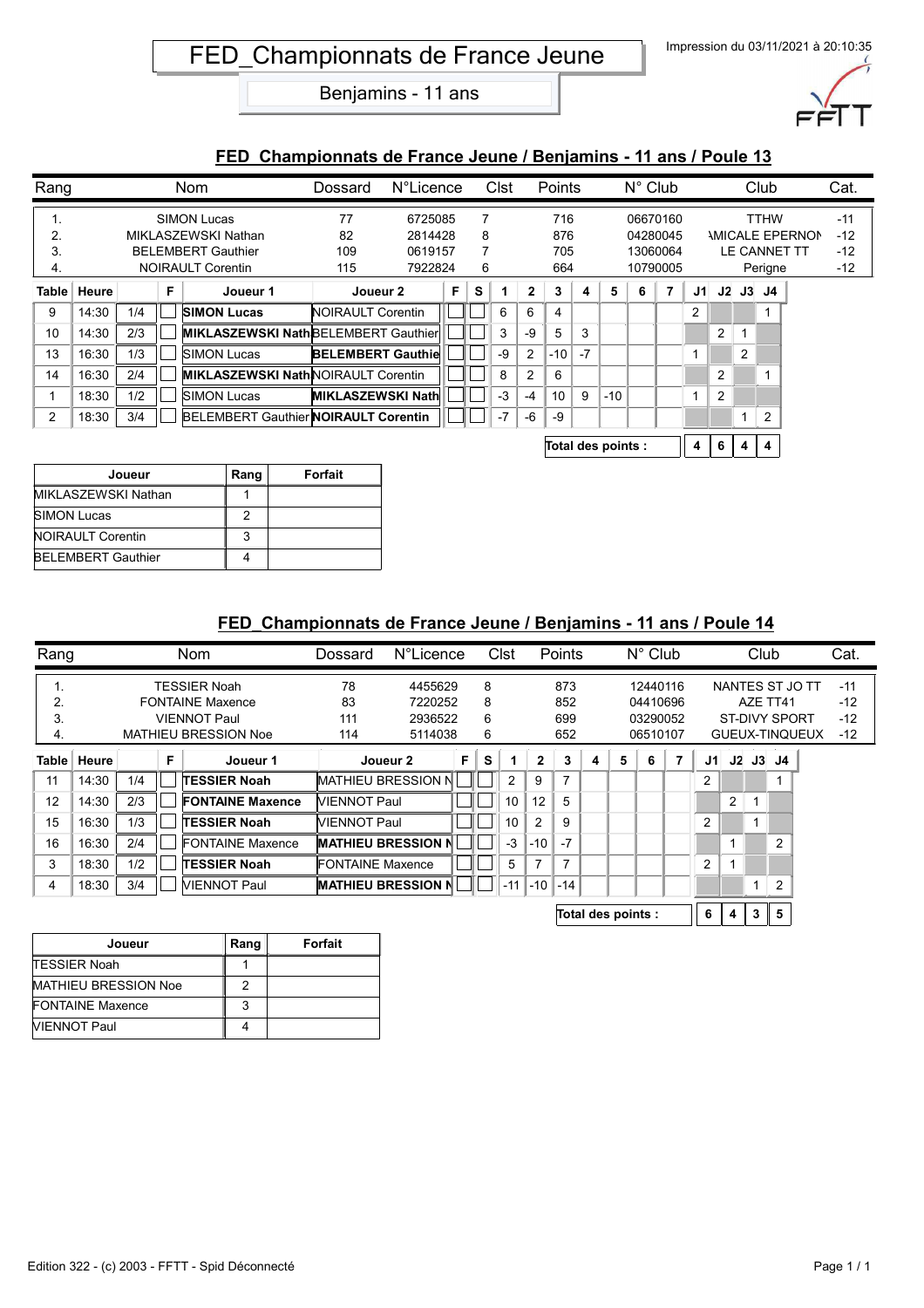

#### **FED\_Championnats de France Jeune / Benjamins - 11 ans / Poule 15**

| Rang  |       |     |   | <b>Nom</b>               | Dossard                  | N°Licence |   |   | Clst |              | Points |    |       | $N^{\circ}$ Club |                |                |                |           | Club |                       | Cat.  |
|-------|-------|-----|---|--------------------------|--------------------------|-----------|---|---|------|--------------|--------|----|-------|------------------|----------------|----------------|----------------|-----------|------|-----------------------|-------|
| ι.    |       |     |   | ODOUARD Mael             | 79                       | 4217624   |   | 8 |      |              | 891    |    |       |                  | 01420149       |                |                |           |      | <b>SAINT CHAMOND</b>  | $-12$ |
| 2.    |       |     |   | THEIS Mael               | 81                       | 6231754   |   | 8 |      |              | 834    |    |       |                  | 07620067       |                |                |           |      | <b>BETHUNE-B ASTT</b> | $-12$ |
| 3.    |       |     |   | <b>CODEVILLE Axel</b>    | 110                      | 7639495   |   | 7 |      |              | 716    |    |       |                  | 09760168       |                |                |           |      | <b>ENT ST PIERRE</b>  | $-12$ |
| 4.    |       |     |   | <b>FOUCHERAND Elliot</b> | 113                      | 188848    |   | 6 |      |              | 668    |    |       |                  | 04180613       |                |                |           |      | <b>CJM BOURGES TT</b> | $-12$ |
| Table | Heure |     | F | Joueur 1                 | Joueur 2                 |           | F | s |      | $\mathbf{2}$ | 3      | 4  | 5     | 6                | $\overline{7}$ | J1.            |                | $J2$ $J3$ | J4   |                       |       |
| 13    | 14:30 | 1/4 |   | <b>ODOUARD Mael</b>      | <b>FOUCHERAND Elliot</b> |           |   |   | 7    | 8            | $-6$   | 8  |       |                  |                | 2              |                |           |      |                       |       |
| 14    | 14:30 | 2/3 |   | <b>THEIS Mael</b>        | <b>CODEVILLE Axel</b>    |           |   |   | 6    | 5            | 6      |    |       |                  |                |                | 2              |           |      |                       |       |
|       | 16:30 | 1/3 |   | <b>ODOUARD Mael</b>      | <b>CODEVILLE Axel</b>    |           |   |   | 4    | 2            | 8      |    |       |                  |                | $\overline{2}$ |                |           |      |                       |       |
| 2     | 16:30 | 2/4 |   | <b>THEIS Mael</b>        | <b>FOUCHERAND Elliot</b> |           |   |   |      | 3            | 9      |    |       |                  |                |                | $\overline{2}$ |           |      |                       |       |
| 5     | 18:30 | 1/2 |   | <b>ODOUARD Mael</b>      | <b>THEIS Mael</b>        |           |   |   | -9   | 11           | 5      | -6 | -5    |                  |                |                | 2              |           |      |                       |       |
| 6     | 18:30 | 3/4 |   | <b>CODEVILLE Axel</b>    | <b>FOUCHERAND Elliot</b> |           |   |   |      | 6            | -9     | 10 |       |                  |                |                |                | 2         |      |                       |       |
|       |       |     |   |                          |                          |           |   |   |      |              |        |    | _ _ . |                  |                |                |                |           |      |                       |       |

| Total des points : |  |  | 5 6 4 3 |  |  |
|--------------------|--|--|---------|--|--|
|--------------------|--|--|---------|--|--|

| Joueur                   | Rang | Forfait |
|--------------------------|------|---------|
| <b>THEIS Mael</b>        |      |         |
| <b>ODOUARD Mael</b>      |      |         |
| <b>CODEVILLE Axel</b>    | 3    |         |
| <b>FOUCHERAND Elliot</b> |      |         |

| Rang  |       |     |   | <b>Nom</b>            | Dossard              | N°Licence |   |   | Clst |              | Points |                |                    | $N^{\circ}$ Club |   |     |    | Club |                   |                        | Cat.  |  |
|-------|-------|-----|---|-----------------------|----------------------|-----------|---|---|------|--------------|--------|----------------|--------------------|------------------|---|-----|----|------|-------------------|------------------------|-------|--|
| Ι.    |       |     |   | <b>BOUKHCHIM Enzo</b> | 80                   | 3537790   |   |   |      |              | 779    |                |                    | 03350021         |   |     |    |      |                   | <b>AURORE VITRE TT</b> | $-12$ |  |
| 2.    |       |     |   | <b>MOUTIC Robin</b>   | 84                   | 7872082   |   | 8 |      |              | 880    |                |                    | 08780627         |   |     |    |      |                   | <b>SARTROUVILLOIS</b>  | $-12$ |  |
| 3.    |       |     |   | <b>SANNE Ariitea</b>  | 112                  | 9H879     |   | 6 |      |              | 691    |                |                    | 379H0046         |   |     |    |      | AS DCA Raiatea    |                        | $-12$ |  |
| 4.    |       |     |   | DURAND Hugo           | 116                  | 3117997   |   | 6 |      |              | 636    |                |                    | 11310047         |   |     |    |      | <b>TT BLAGNAC</b> |                        | $-12$ |  |
| Table | Heure |     | F | Joueur 1              |                      | Joueur 2  | F | s |      | $\mathbf{2}$ | 3      | 4              | 5                  | 6                | 7 | J1. | J2 |      | J3 J4             |                        |       |  |
| 15    | 14:30 | 1/4 |   | <b>BOUKHCHIM Enzo</b> | DURAND Hugo          |           |   |   | 7    | 5            | 5      |                |                    |                  |   | 2   |    |      |                   |                        |       |  |
| 16    | 14:30 | 2/3 |   | <b>MOUTIC Robin</b>   | <b>SANNE Ariitea</b> |           |   |   | $-5$ | 6            | 9      | $\overline{7}$ |                    |                  |   |     | 2  |      |                   |                        |       |  |
| 3     | 16:30 | 1/3 |   | <b>BOUKHCHIM Enzo</b> | <b>SANNE Ariitea</b> |           |   |   | -9   | $-7$         | 6      | $-6$           |                    |                  |   | ٠   |    | 2    |                   |                        |       |  |
| 4     | 16:30 | 2/4 |   | <b>MOUTIC Robin</b>   | DURAND Hugo          |           |   |   | 9    | 4            | 11     |                |                    |                  |   |     | 2  |      |                   |                        |       |  |
| 7     | 18:30 | 1/2 |   | <b>BOUKHCHIM Enzo</b> | MOUTIC Robin         |           |   |   | 5    | $-7$         | 4      | 9              |                    |                  |   | 2   |    |      |                   |                        |       |  |
| 8     | 18:30 | 3/4 |   | <b>SANNE Ariitea</b>  | <b>DURAND Hugo</b>   |           |   |   | 7    | $-2$         | $-9$   | $-6$           |                    |                  |   |     |    |      | $\overline{2}$    |                        |       |  |
|       |       |     |   |                       |                      |           |   |   |      |              |        |                | Total des points : |                  |   | 5   | 5. | 4    | 4                 |                        |       |  |

| Joueur                | Rang | Forfait |
|-----------------------|------|---------|
| <b>BOUKHCHIM Enzo</b> |      |         |
| <b>MOUTIC Robin</b>   |      |         |
| DURAND Hugo           |      |         |
| <b>SANNE Ariitea</b>  |      |         |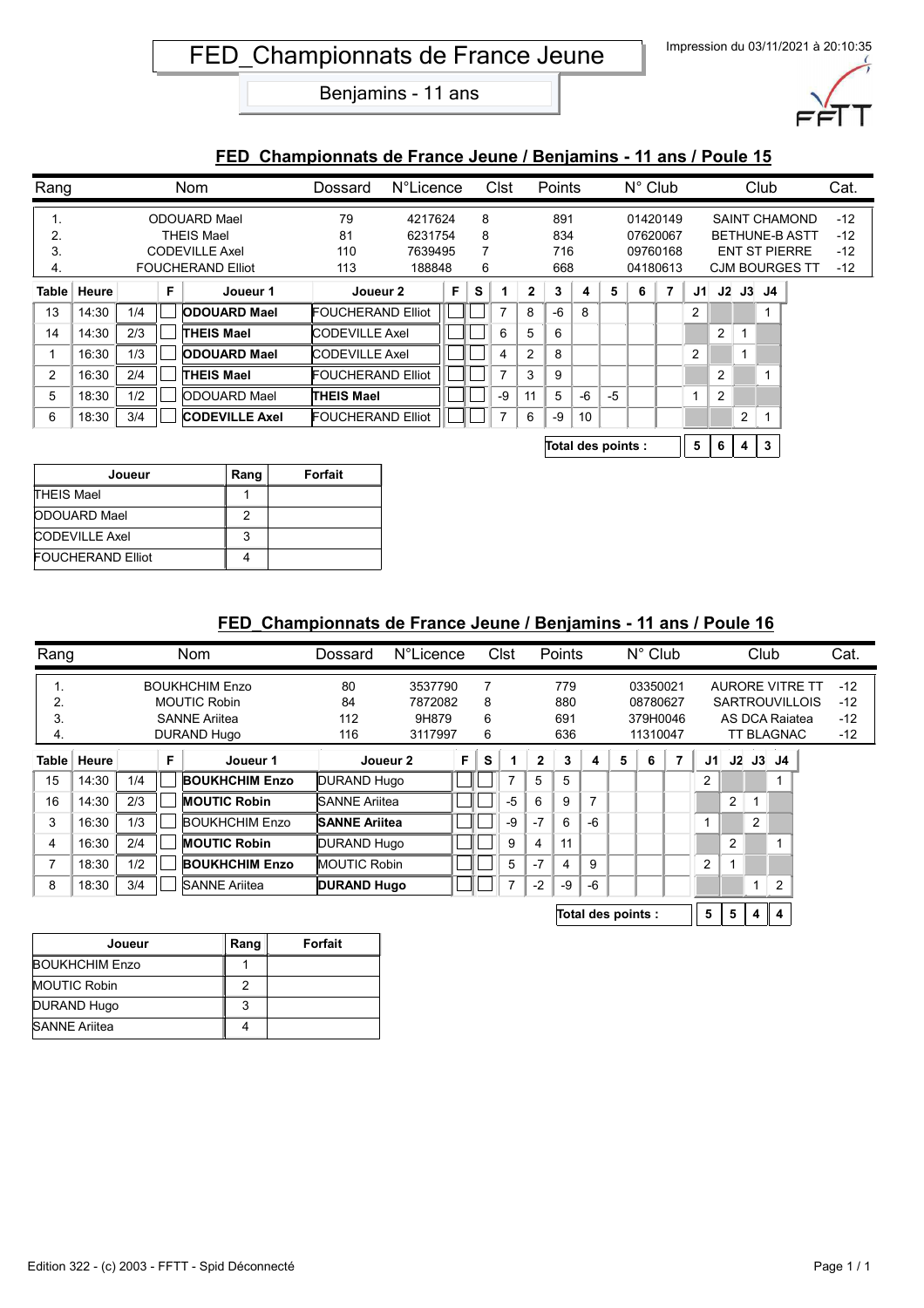

832 pages - ISBN 9-810861 1248 pages - ISBN 9-81086-832-8-832-8-833<br>1990 - ISBN 9-832-8-833-8-833-8-833-8-833-8-833-8-833-8-833-8-833-8-833-8-833-8-833-8-833-8-833-8-833-8-833-8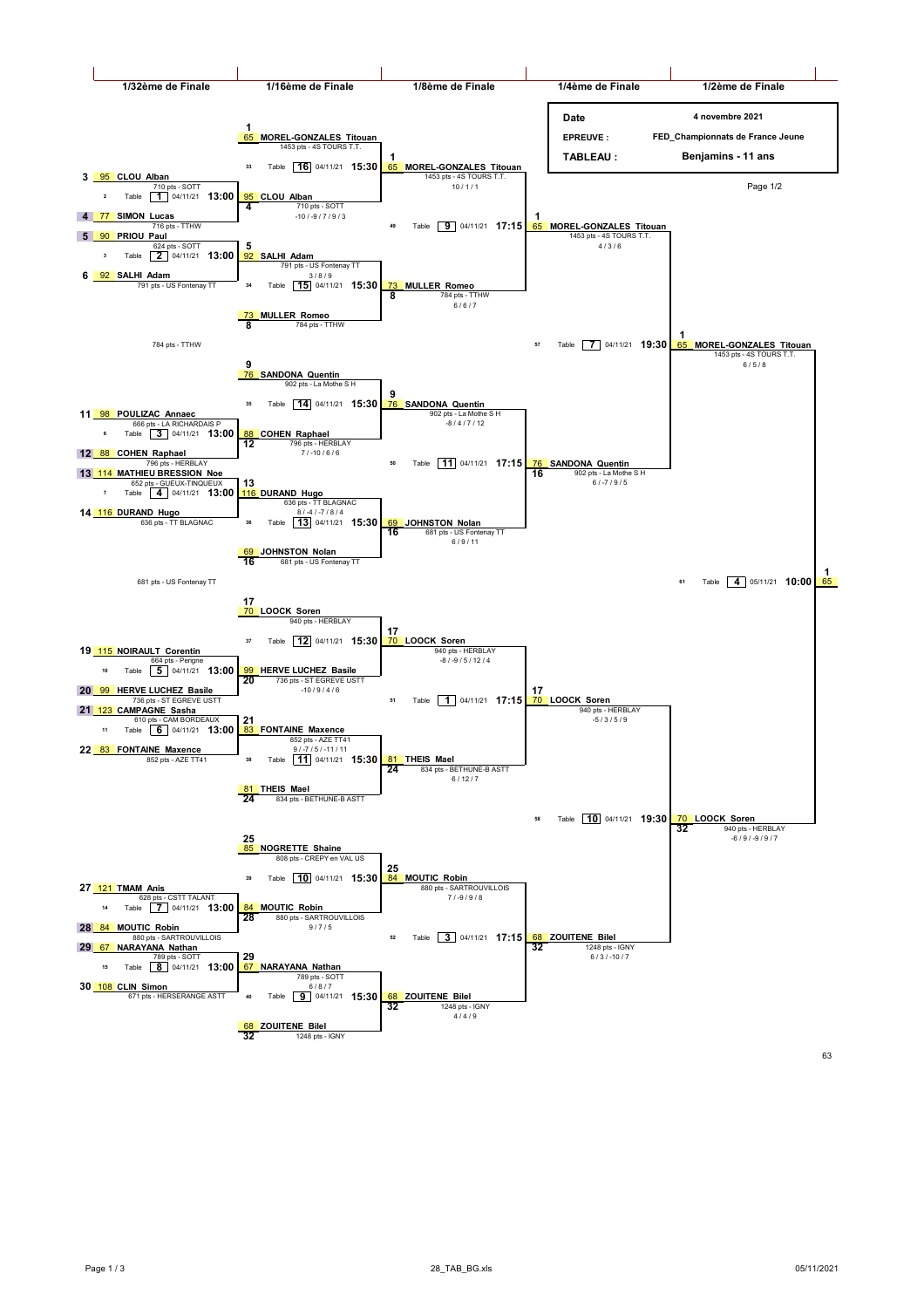